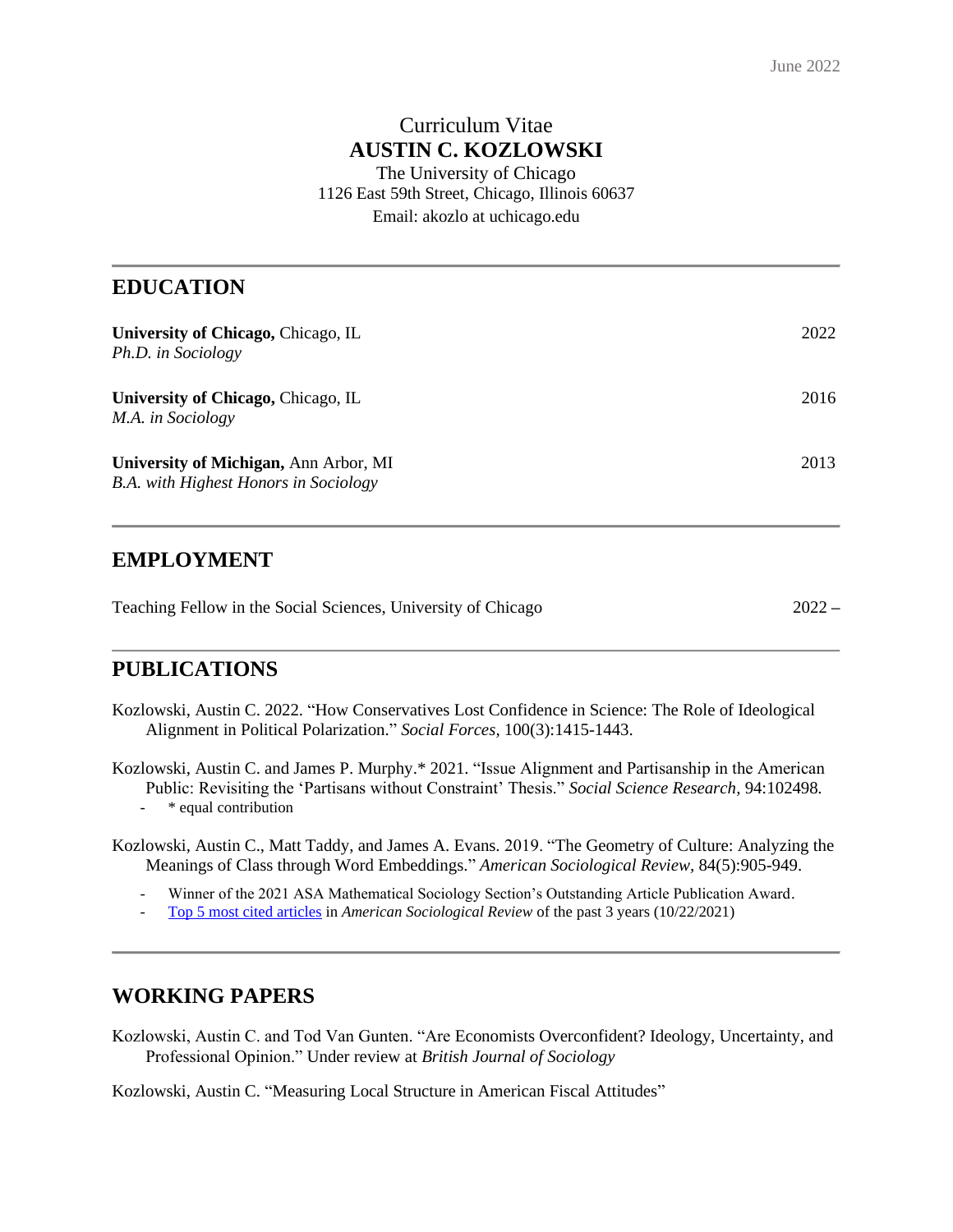Elder, Timothy B. and Austin C. Kozlowski\*. "Status and Subfield: The Distribution of Sociological Specializations across Departments"

#### **PRESENTATIONS**

- Kozlowski, Austin C. 2021. "Measuring Local Meaning Structures in Political Culture." Presented at the University of Arizona Sociology Department Colloquium, October 20, Tuscon, AZ (virtual presentation).
	- *-* Also presented at the Harvard University Department of Sociology Colloquium, November 2, 2021, Cambridge MA.
- Kozlowski, Austin C. 2021. "Measuring Meaning with Text: New Directions in the Computational Sociology of Culture." Presented at the University of Illinois Urbana-Champaign Sociology Department Colloquium, October 4, Urbana, IL (virtual presentation).
- Kozlowski, Austin C. 2020. "Dimensions of Meaning: Thinking about Culture Geometrically." Presented at the UC Berkeley Sociology Department Colloquium, November 13, Berkeley, CA (virtual presentation).
- Kozlowski, Austin C. and James P. Murphy. 2019. "Issue Alignment and Partisanship in the American Public: Revisiting the 'Partisans without Constraint' Thesis." Presented at the American Sociological Association Annual Meeting, August 10-13, New York, NY.
- Kozlowski, Austin C. and Tod Van Gunten. 2019. "Ideology and Certainty in Economics." Presented at the American Sociological Association Annual Meeting, August 10-13, New York, NY.
- Kozlowski, Austin C. and James P. Murphy. 2018. "Partisans with Constraint: Issue Alignment and Party Sorting in the 21<sup>st</sup> Century." CISSR Annual Conference on Replication and Transparency in the Social Sciences, Poster Session, October 12, Chicago IL.
- Kozlowski, Austin C., Matt Taddy and James A. Evans. 2017. "The Geometry of Culture: Tracing the Dimensions of Race, Class, and Gender with Massive Text Archives." Presented at the American Sociological Association Annual Meeting, August 11-15, Montreal, QC.
	- Also presented at NetSci Conference on Network Science, May 27-31, 2019 in Burlington, VT.
	- Also presented at Think, Play Hack, July 1-4, 2019 in Taos, NM.
- Kozlowski, Austin C. 2016. "Why Conservatives Lost Confidence in Science: A Field-Theoretic Conception of Political Polarization." Presented at the American Sociological Association Annual Meeting, August 20-23, Seattle, WA.
- Kozlowski, Austin C. 2016. "Thinking about Culture Geometrically: Using Word Embedding Models for Cultural Analysis" Presented at Big Questions, Big Data, and Big Computation: Conference on the Frontiers of Computational Social Science, October 3, Chicago IL.
- Kozlowski, Austin C. 2012. "Agricultural Technology Adoption and Market Participation in Nepal." Presented at the NSF Partnerships for International Research and Education (PIRE) Annual Workshop, August 5–10, East Lansing, MI.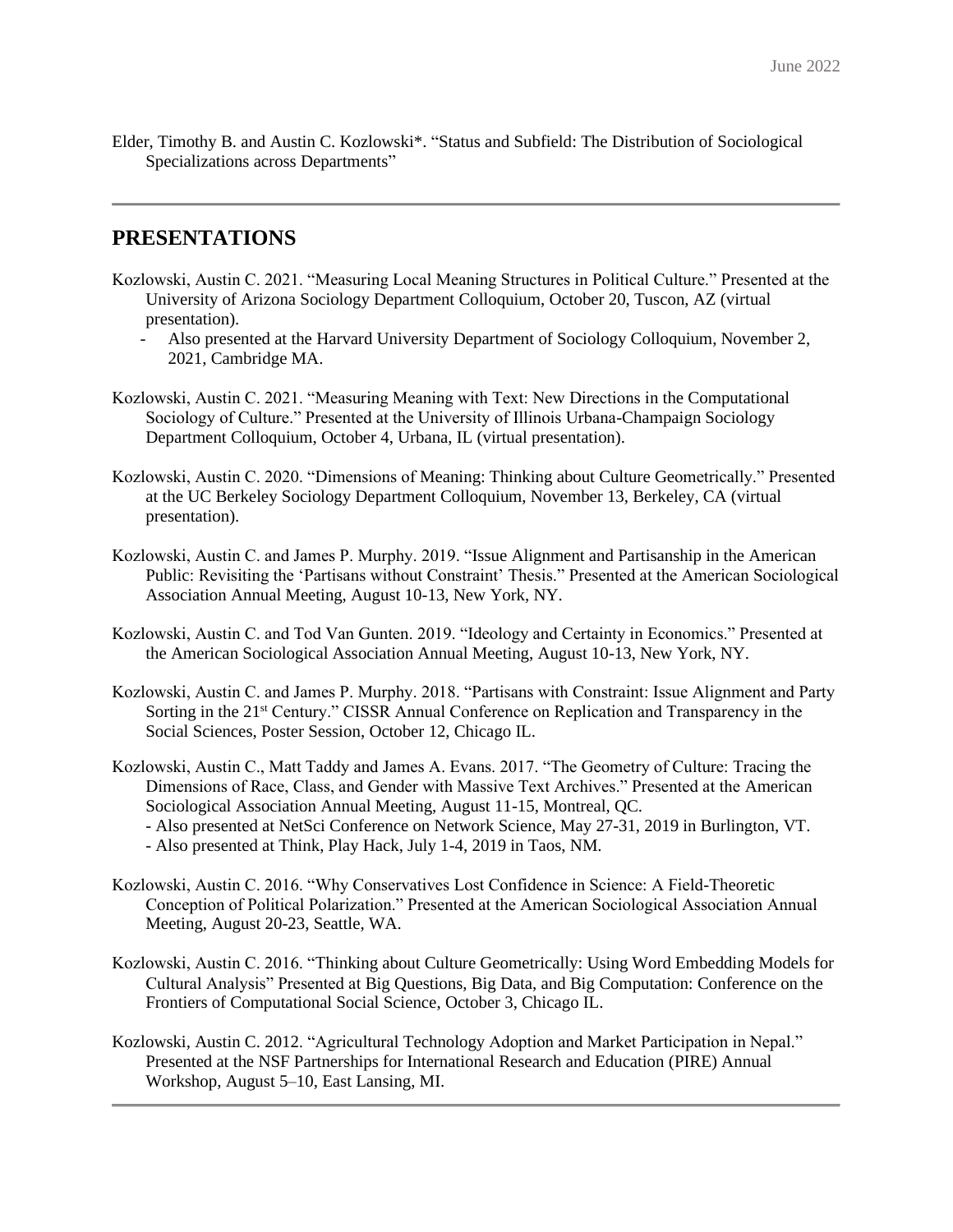# **FELLOWSHIPS, AWARDS, AND HONORS**

| <b>Outstanding Article Publication Award, ASA Mathematical Sociology Section</b>      | 2021 |
|---------------------------------------------------------------------------------------|------|
| <b>Outstanding Dissertation in-Progress Award, ASA Mathematical Sociology Section</b> | 2020 |
| Marshall Field Fellowship in Sociology, University of Chicago                         | 2016 |
| <b>Charles Bidwell Travel Grant, University of Chicago, Dept. of Sociology</b>        | 2016 |
| Marshall Sahlins Social Science Award, Honors College, University of Michigan         | 2013 |
| <b>Eita Krom Prize, Dept. of Sociology, University of Michigan</b>                    | 2012 |
| <b>Phi Kappa Phi Honors Society</b>                                                   | 2012 |

## **TEACHING EXPERIENCE**

**Sociology Preceptor,** University of Chicago 2016 – 2020 - *Co-teach seminar for sociology undergraduates conducting original research for BA theses*.

## **OTHER RESEARCH EXPERIENCE**

| University of Chicago Knowledge Lab, Chicago, IL<br><b>Research Assistant</b>                                  | $2015 - 18$ |
|----------------------------------------------------------------------------------------------------------------|-------------|
| University of Chicago Harris School of Public Policy, Chicago, IL<br>Research Assistant                        | 2015        |
| <b>Population Studies Center, Institute for Social Research, Ann Arbor, MI</b><br>Research Associate / Trainee | $2011 - 14$ |
| <b>Institute for Social and Environmental Research – Nepal, Chitwan, Nepal</b><br>International Scholar        | 2012        |
| <b>OTHER TRAINING</b>                                                                                          |             |
| Berkeley Formal Demography Workshop                                                                            | 2016        |

# **PROFESSIONAL SERVICE**

**American Journal of Sociology Editorial Board**, University of Chicago 2019-20 **American Journal of Sociology Manuscript Board**, University of Chicago 2017-18; 2019-20 **Social Theory and Evidence Workshop Coordinator**, University of Chicago 2016-17 **Undergraduate Events Coordinator (PRISM Preceptor)**, University of Chicago 2016, 2018

Occasional Reviewer for: *American Journal of Sociology, American Sociological Review, Management Science, Poetics, Social Forces, Sociological Methods & Research*

### **MEDIA COVERAGE**